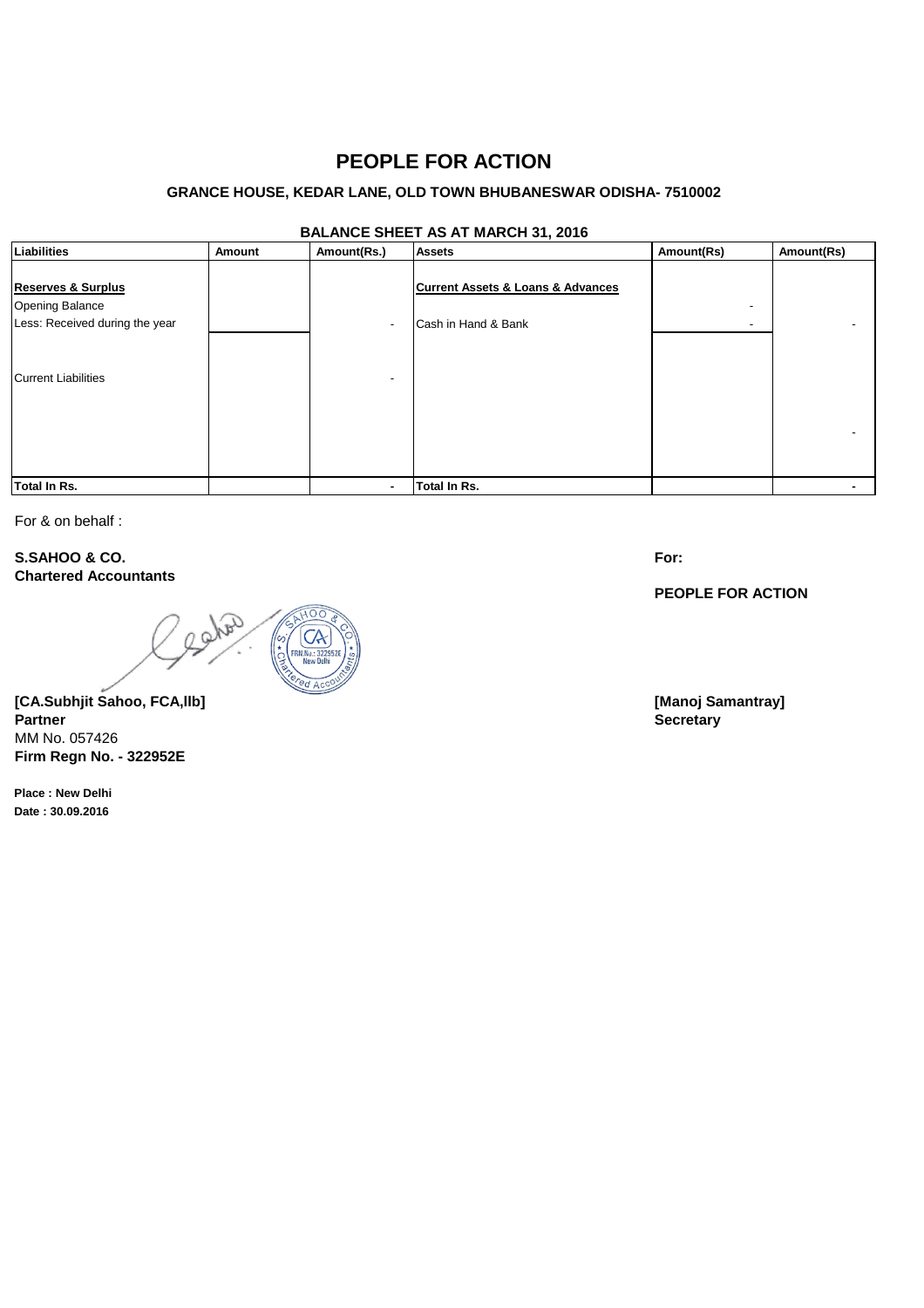# **PEOPLE FOR ACTION**

## **GRANCE HOUSE, KEDAR LANE, OLD TOWN BHUBANESWAR ODISHA- 7510002**

### **INCOME & EXPENDITURE STATEMENT FOR THE YEAR ENDED MARCH 31, 2016**

| Expenditure                        | <b>Amount</b> | Amount(Rs.)              | Income          | Amount(Rs) | Amount(Rs) |
|------------------------------------|---------------|--------------------------|-----------------|------------|------------|
| <b>Project Expenses</b>            |               | $\overline{\phantom{a}}$ | Grant Income    |            |            |
| Monitoring fess                    |               |                          | Interest Income |            |            |
| Excess of income over expenditurte |               |                          |                 |            |            |
|                                    |               |                          |                 |            |            |

For & on behalf :

**S.SAHOO & CO. Chartered Accountants**

B n Q

**[CA.Subhjit Sahoo, FCA,llb]** MM No. 057426 **Secretary Firm Regn No. - 322952E**

**Place : New Delhi Date : 30.09.2016**

**For:**

### **PEOPLE FOR ACTION**

**[Manoj Samantray]**